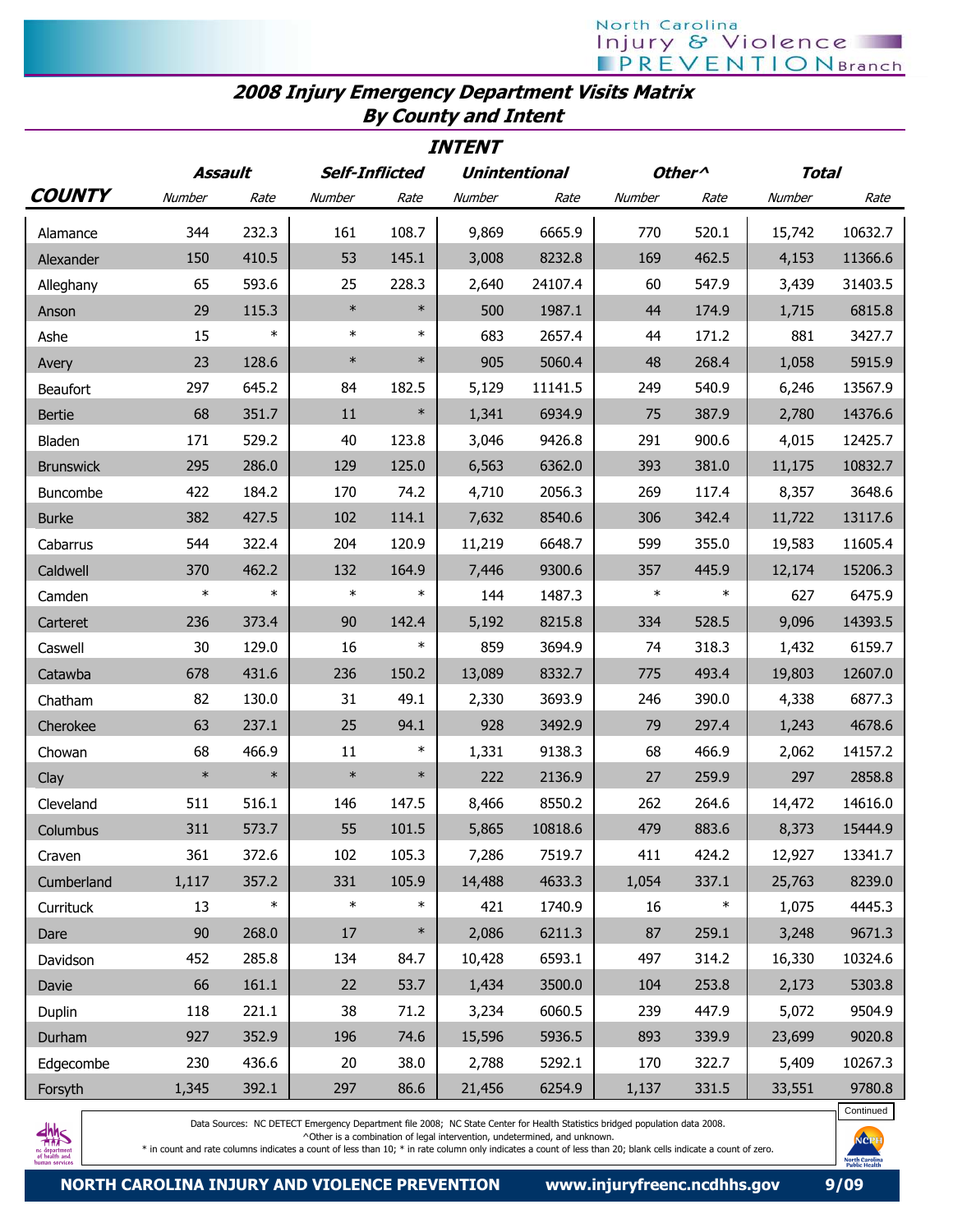## 2008 Injury Emergency Department Visits Matrix By County and Intent, Page 2

| <b>INTENT</b> |        |                                                          |        |        |        |                    |              |        |        |         |
|---------------|--------|----------------------------------------------------------|--------|--------|--------|--------------------|--------------|--------|--------|---------|
|               |        | Assault<br><b>Self-Inflicted</b><br><b>Unintentional</b> |        |        |        | Other <sup>^</sup> | <b>Total</b> |        |        |         |
| <b>COUNTY</b> | Number | Rate                                                     | Number | Rate   | Number | Rate               | Number       | Rate   | Number | Rate    |
| Franklin      | 92     | 156.1                                                    | 47     | 79.8   | 2,452  | 4161.1             | 190          | 322.4  | 4,123  | 6996.8  |
| Gaston        | 294    | 142.2                                                    | 115    | 55.6   | 5,658  | 2737.6             | 196          | 94.8   | 20,002 | 9677.8  |
| Gates         | $\ast$ | $\ast$                                                   | $\ast$ | $\ast$ | 276    | 2357.4             | 12           | $\ast$ | 504    | 4304.7  |
| Graham        | 29     | 370.6                                                    | $\ast$ | $\ast$ | 595    | 7603.8             | 23           | 293.9  | 733    | 9367.4  |
| Granville     | 219    | 383.9                                                    | 44     | 77.1   | 4,000  | 7012.1             | 329          | 576.7  | 5,361  | 9398.0  |
| Greene        | 75     | 362.7                                                    | 15     | $\ast$ | 907    | 4386.5             | 66           | 319.2  | 1,220  | 5900.3  |
| Guilford      | 927    | 196.3                                                    | 234    | 49.6   | 14,582 | 3088.0             | 835          | 176.8  | 39,999 | 8470.5  |
| Halifax       | 239    | 434.7                                                    | 72     | 130.9  | 3,679  | 6691.2             | 169          | 307.4  | 7,325  | 13322.3 |
| Harnett       | 375    | 334.7                                                    | 92     | 82.1   | 7,323  | 6536.6             | 458          | 408.8  | 10,109 | 9023.5  |
| Haywood       | 304    | 537.2                                                    | 92     | 162.6  | 5,334  | 9425.7             | 227          | 401.1  | 6,349  | 11219.3 |
| Henderson     | 231    | 225.7                                                    | 101    | 98.7   | 5,331  | 5207.7             | 260          | 254.0  | 6,794  | 6636.9  |
| Hertford      | 87     | 374.6                                                    | $\ast$ | $\ast$ | 1,686  | 7259.7             | 66           | 284.2  | 2,387  | 10278.2 |
| Hoke          | 123    | 283.4                                                    | 22     | 50.7   | 1,427  | 3287.3             | 74           | 170.5  | 3,012  | 6938.7  |
| Hyde          | 16     | $\ast$                                                   | $\ast$ | $\ast$ | 369    | 7122.2             | 14           | $\ast$ | 453    | 8743.5  |
| Iredell       | 541    | 348.2                                                    | 186    | 119.7  | 11,301 | 7274.1             | 480          | 309.0  | 15,254 | 9818.5  |
| Jackson       | 120    | 326.6                                                    | 32     | 87.1   | 3,216  | 8753.6             | 100          | 272.2  | 3,770  | 10261.6 |
| Johnston      | 349    | 213.5                                                    | 118    | 72.2   | 9,704  | 5937.8             | 679          | 415.5  | 18,055 | 11047.7 |
| Jones         | 28     | 276.9                                                    | $\ast$ | $\ast$ | 691    | 6832.8             | 39           | 385.6  | 1,138  | 11252.8 |
| Lee           | 262    | 443.4                                                    | 82     | 138.8  | 4,120  | 6972.3             | 296          | 500.9  | 6,171  | 10443.2 |
| Lenoir        | 203    | 357.2                                                    | 53     | 93.3   | 4,401  | 7744.7             | 243          | 427.6  | 5,549  | 9764.9  |
| Lincoln       | 301    | 402.7                                                    | 95     | 127.1  | 7,432  | 9943.0             | 328          | 438.8  | 10,149 | 13578.0 |
| McDowell      | 167    | 380.9                                                    | 39     | 89.0   | 1,797  | 4098.7             | 84           | 191.6  | 2,518  | 5743.2  |
| Macon         | 91     | 275.7                                                    | 28     | 84.8   | 2,667  | 8080.6             | 76           | 230.3  | 3,087  | 9353.1  |
| Madison       | $11\,$ | $\ast$                                                   | 11     | $\ast$ | 312    | 1527.0             | $27\,$       | 132.1  | 555    | 2716.3  |
| Martin        | 57     | 243.6                                                    | 15     | $\ast$ | 1,208  | 5162.8             | 124          | 530.0  | 1,708  | 7299.8  |
| Mecklenburg   | 2,470  | 277.4                                                    | 647    | 72.7   | 39,040 | 4384.0             | 1,920        | 215.6  | 70,229 | 7886.3  |
| Mitchell      | 29     | 183.7                                                    | 24     | 152.1  | 498    | 3155.1             | 40           | 253.4  | 724    | 4586.9  |
| Montgomery    | 39     | 142.6                                                    | 10     | $\ast$ | 889    | 3249.5             | 46           | 168.1  | 1,867  | 6824.3  |
| Moore         | 200    | 233.6                                                    | 43     | 50.2   | 3,584  | 4186.5             | 139          | 162.4  | 10,105 | 11803.8 |
| Nash          | 173    | 184.7                                                    | 17     | $\ast$ | 2,836  | 3027.5             | 209          | 223.1  | 6,958  | 7427.9  |
| New Hanover   | 777    | 403.6                                                    | 185    | 96.1   | 11,646 | 6048.7             | 679          | 352.7  | 18,184 | 9444.4  |
| Northhampton  | 84     | 410.0                                                    | 22     | 107.4  | 1,407  | 6867.8             | 65           | 317.3  | 2,555  | 12471.3 |
| Onslow        | 537    | 323.6                                                    | 239    | 144.0  | 10,674 | 6432.5             | 549          | 330.8  | 13,558 | 8170.5  |
| Orange        | 264    | 208.6                                                    | 92     | 72.7   | 6,074  | 4800.4             | 586          | 463.1  | 8,014  | 6333.6  |



Data Sources: NC DETECT Emergency Department file 2008; NC State Center for Health Statistics bridged population data 2008.

^Other is a combination of legal intervention, undetermined, and unknown.

\* in count and rate columns indicates a count of less than 10; \* in rate column only indicates a count of less than 20; blank cells indicate a count of zero.